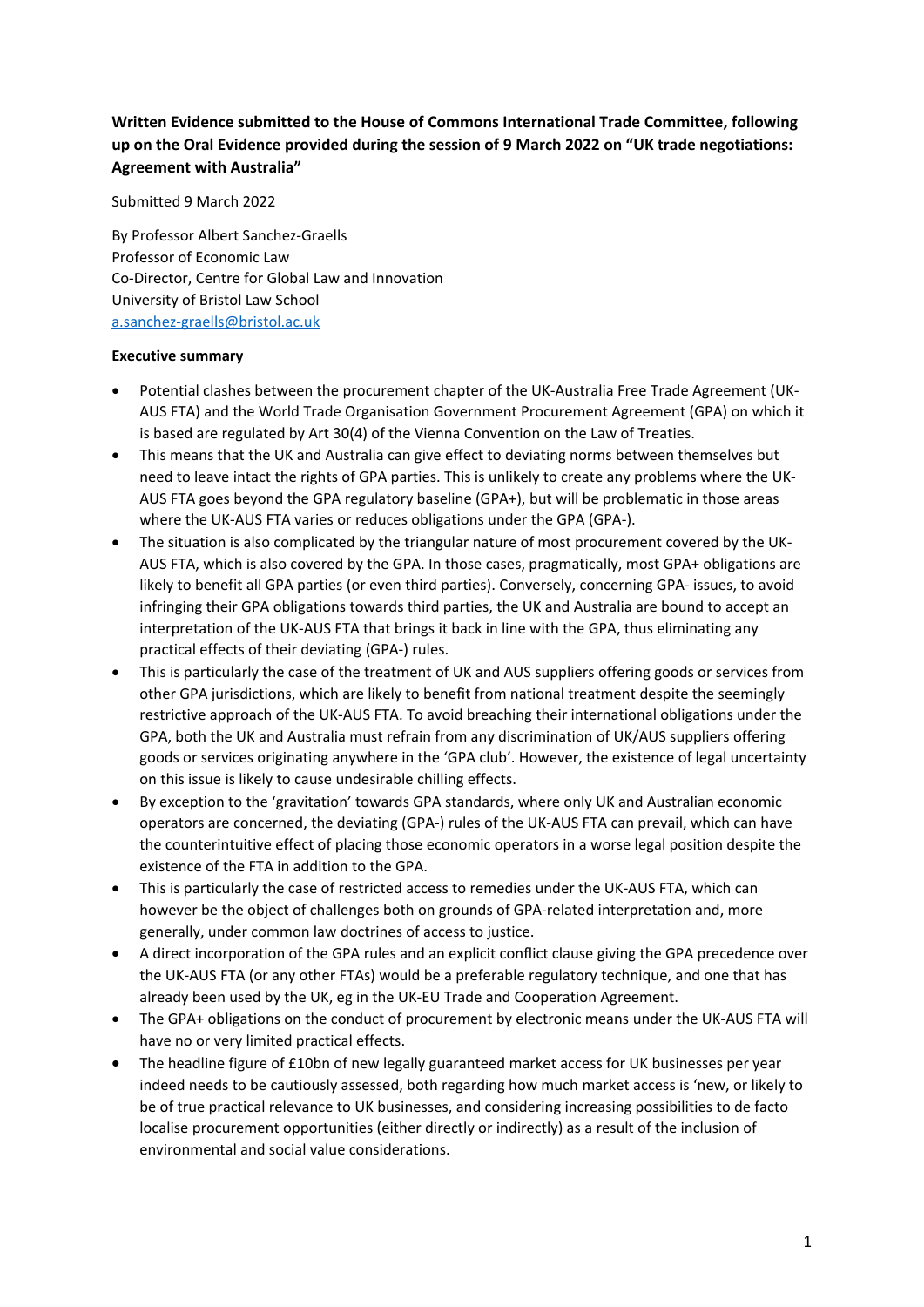## **Submission**

**00.** This written submission provides additional details on some of the questions on the regulation of procurement posed by Committee Members during the Oral Evidence Session indicated above.

*Q1. What are the legal consequences of a bilateral international agreement replicating, but deviating from, a previous multilateral agreement to which both parties are of the bilateral agreement are members – in particular concerning deviations in a bilateral Free Trade Agreement from the World trade Organisation Government Procurement Agreement?*

### **1. General regulatory background regarding conflicting treaty norms**

**01.** Art 30 of the 1969 Vienna Convention on the Law of Treaties (VCLT)<sup>1</sup> controls the matter of conflicting treaty norms. Before engaging in an assessment of its conflict rules, it is worth stressing that a conflict between treaty norms will only arise where an interpretation of the later treaty that avoids it is either not possible, or not accepted by the parties.<sup>2</sup> Equally, or in a mutually reinforcing manner, understanding how the conflict norms would operate can have an effect on the interpretation of an obligation under the later treaty that the parties are likely to (voluntarily) adopt. In reality, in cases of potential conflict between treaty norms, there will be a clear interpretive 'pull' to try to ensure coherence, or minimise divergence, through interpretation of the later treaty which takes account of the obligations owed to others through the earlier agreement. It is a practical approach which can lessen (but cannot eliminate) the difficulties resulting from treaty clashes. In particular because Art 30 VCLT applies to successive treaties relating to the same subject matter and establishing the subject matter of a treaty can in itself be a disputed issue.<sup>3</sup>

**02.** *Explicit regulation.* In case of conflict between treaty norms other than the Charter of the United Nations (which has precedence; ex Art 30(1) VCLT), Art 30(2) VCLT foresees the possibility of explicit regulation via a conflict clause, in which case: '*When a treaty specifies that it is subject to, or that it is not to be considered as incompatible with, an earlier or later treaty, the provisions of that other treaty prevail*'.

**03.** *Unregulated conflicts between the same parties.* In the absence of an explicit conflict clause, the VCLT establishes residuary rules, distinguishing two situations. First, in the case of successive treaties with identical parties, Art 30(3) VCLT establishes precedence for the later treaty,<sup>4</sup> and '*the earlier treaty applies only to the extent that its provisions are compatible with those of the later treaty*'.

**04.** *Unregulated conflicts between different parties.* The second situation concerns successive treaties with different parties, for example a successive treaty between some but not all the

Note: All websites last accessed on 9 March 2022.

<sup>1</sup> [https://legal.un.org/ilc/texts/instruments/english/conventions/1\\_1\\_1969.pdf.](https://legal.un.org/ilc/texts/instruments/english/conventions/1_1_1969.pdf)

<sup>&</sup>lt;sup>2</sup> Indeed, in some cases, they can avoid the 'conflict' altogether by agreeing to a GPA-compliant interpretation; see eg A Orakhelashvili, 'Article 30' in O Corten and P Klein (eds), *The Vienna Convention on the Law of Treaties. A Commentary*, vol. 1 (OUP 2011) 764, 776 at para 31; see also J Klabbers, 'Beyond the Vienna Convention: Conflicting Treaty Provisions' in E Cannizzaro (ed), *The Law of Treaties Beyond the Vienna Convention* (OUP 2011) 192, 203. <sup>3</sup> However, as this is not a difficulty concerning the specific field of public procurement, this submission will not address it in any detail. For discussion, see A Orakhelashvili, 'Article 30 of the 1969 Vienna Convention on the Law of Treaties: Application of the Successive Treaties Relating to the Same Subject-Matter' (2016) 31(2*) ICSID Review - Foreign Investment Law Journal* 344-365.

<sup>4</sup> Subject to other general principles, such as those resulting from a conflict between *lex posterior* and *lex specialis*, see R Kolb, *The Law of Treaties. An Introduction* (Edward Elgar 2016) 190.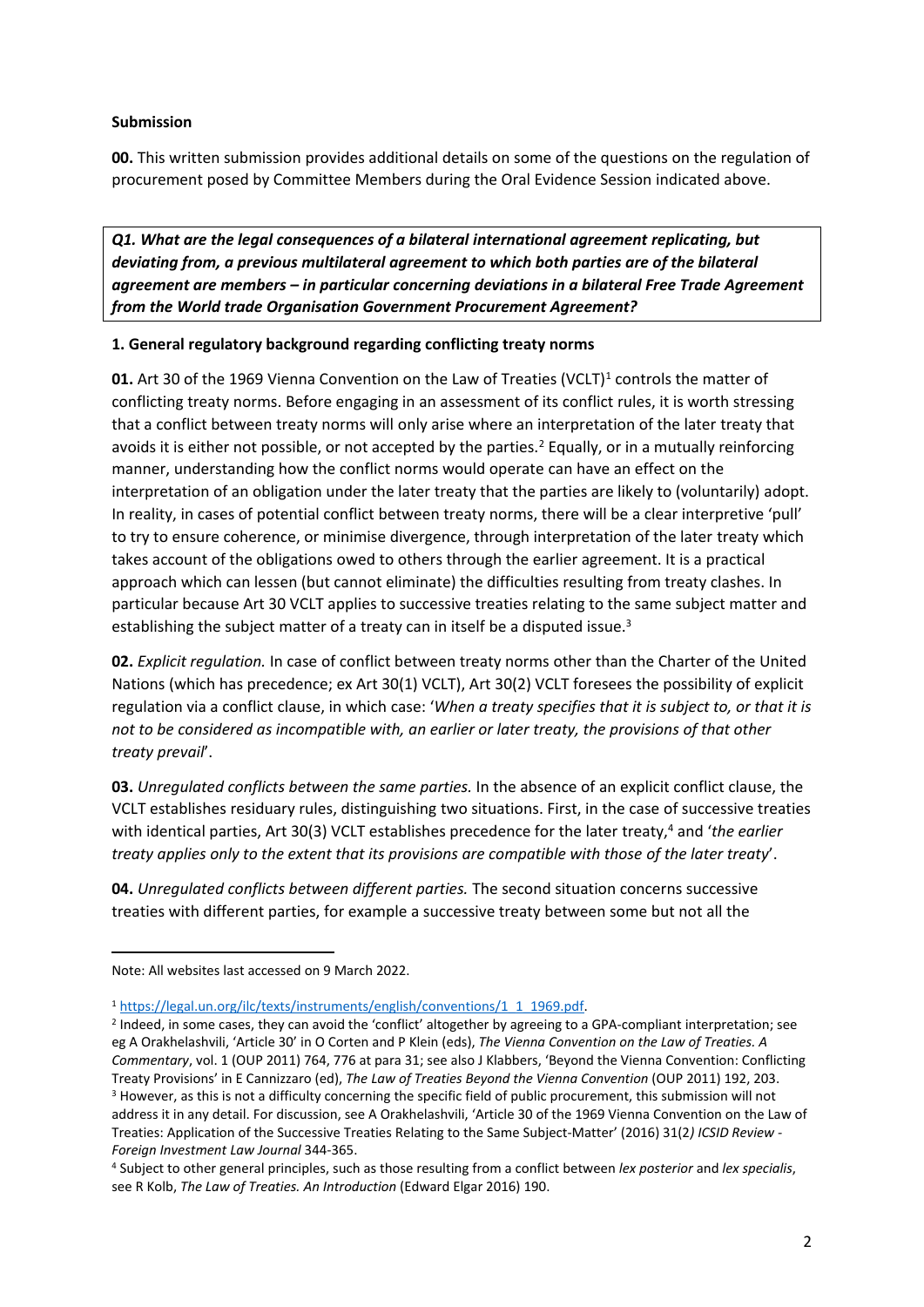signatories of the previous treaty. In this case, Art 30(4) VCLT establishes two rules, based on a distinction between the effects of the new treaty between its signing parties, and its effects vis-à-vis the other signatories of the previous treaty. Between the parties to both treaties, the rule in Art 30(4)(a) is the same as in Art 30(3) VCLT. That is, the newer treaty takes precedence and '*the earlier treaty applies only to the extent that its provisions are compatible with those of the later treaty*'. Conversely, and due to the relativity of treaty rights (Art 34 VCLT), under Art 30(4)(b) VCLT, '*as* between a State party to both treaties and a State party to only one of the treaties, the treaty to *which both States are parties governs their mutual rights and obligations.*' Or, in other words, Art 30(4) VCLT establishes that '*the newer treaty may be applied by its parties but only by leaving intact the rights of those that are only parties to the earlier treaty*'.<sup>5</sup>

**05.** *Modification of treaties between certain of their parties only.* Art 30(5) VCLT clarifies that the two rules in Art 30(4) are subject to Art 41 VCLT concerning agreements to modify multilateral treaties between certain parties only, under the rules of those multilateral treaties. Art 41 VCLT covers two situations: (a) the possibility that such a modification is provided for by the treaty; or (b) the modification in question is not prohibited by the treaty, it does not affect the enjoyment by the other parties of their rights under the treaty or the performance of their obligations, and it does not relate to a provision, derogation from which is incompatible with the effective execution of the object and purpose of the treaty as a whole.

**06.** *Art 30 VCLT does not provide explicit residual rules concerning 'triangular situations'*, where the same action by one of the parties to both conflicting treaties affects the rights resulting from both treaties at the same time (albeit for different parties), and thus unavoidably breaches one of the treaties<sup>6</sup> due to the 'variable geometry' of treaty-resulting obligations. In that case, the possibility of international responsibility of a State for the breach of one of the treaties arises (Art 30(5) VCLT)– especially in the cases falling under Art 30(4)(b) VCLT.<sup>7</sup>

**07.** Given this possibility, as mentioned above (para 01), where a State is party to two treaties imposing different obligations for triangular situations, it will have a strong incentive to try to resolve the conflict through interpretation or, to the extent allowed by the respective treaties, it will have a strong incentive to comply with the most demanding treaty in order to avoid incurring in international responsibility. Where avoiding breach of either of the treaties in those ways is not possible, States retain discretion to choose which treaty to breach<sup>8</sup> (under the so-called 'principle of political decision<sup>'9</sup>) and may have an incentive to breach the treaty that would trigger the least (potential) international responsibility, which may well be the newer treaty with a more limited number of parties.

#### **2. Application to the procurement context**

**08.** The issue of conflicting treaty norms and their potential effect on the interpretation of the deviating clauses of the later treaty is relevant in the context of public procurement, in particular given the regulatory overlap and divergence between the multilateral World Trade Organisation Government Procurement Agreement (GPA),<sup>10</sup> to which both Australia and the UK were parties prior

<sup>5</sup> Klabbers, above n 2, 194.

<sup>6</sup> Orakhelashvili, above n 2, 792 at para 75.

<sup>7</sup> International Law Commission, Draft Articles on the Law of Treaties with commentaries (1966) 271, para (11), [https://legal.un.org/ilc/texts/instruments/english/commentaries/1\\_1\\_1966.pdf.](https://legal.un.org/ilc/texts/instruments/english/commentaries/1_1_1966.pdf) See also K von der Decken, 'Article 30' in O Dörr and K Schmalenbach (eds), *Vienna Convention on the Law of Treaties. A Commentary* (Springer 2018) 539, 551.

<sup>8</sup> Kolb, above n 4, 186.

 $9$  Klabbers, above n 2, 195 and 204-205.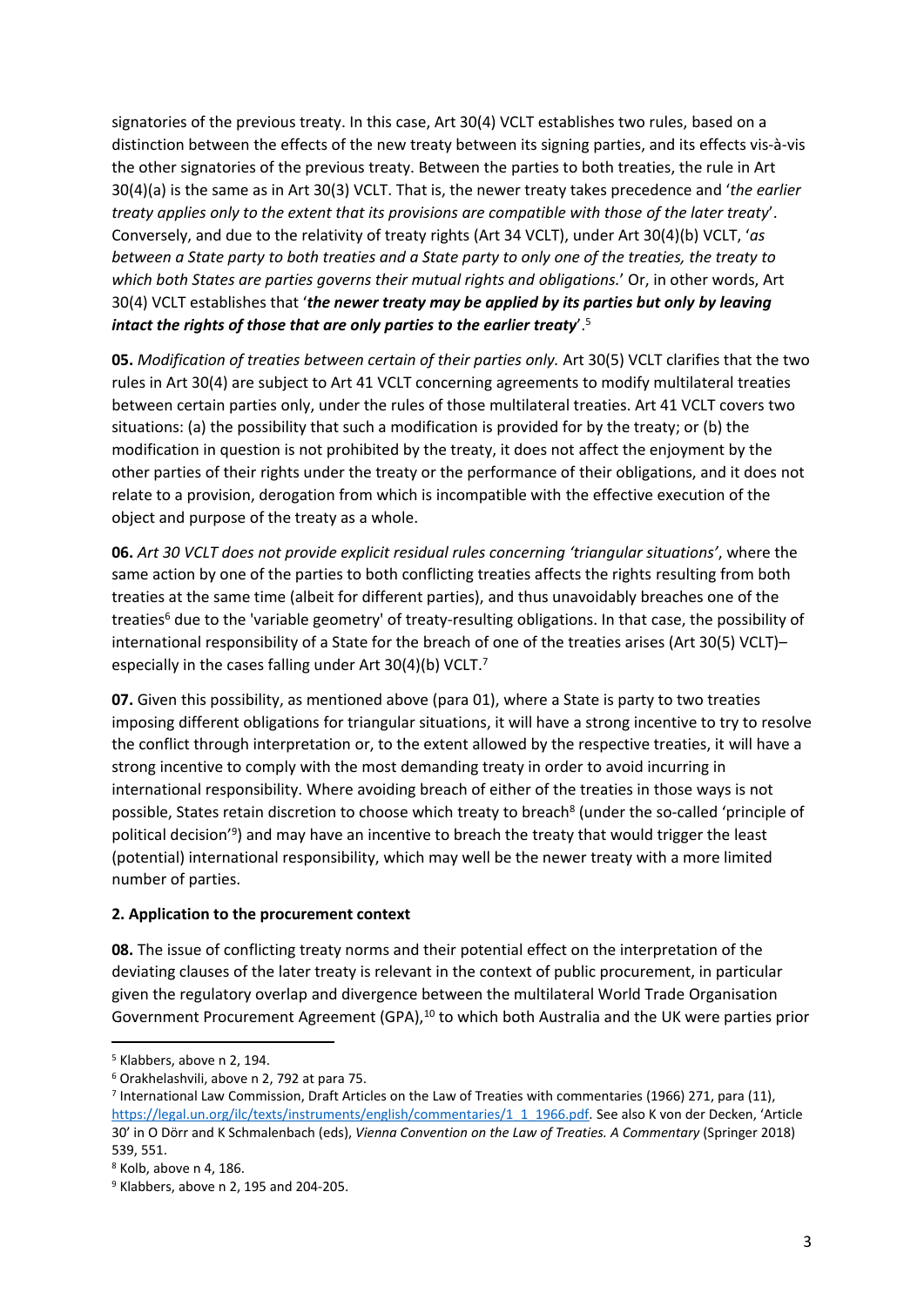to December 2021,<sup>11</sup> and the government procurement chapter of the UK-Australia Free Trade Agreement (UK-AUS FTA) of December 2021.<sup>12</sup> This issue, which also arises in the context of other overlaps and potential treaty clashes between the GPA and other plurilateral or bilateral free trade agreements to which the UK is party or seeks to become a party, needs to be assessed under the general regulatory background above (section 1).

**09.** *Modification of the GPA between certain of its parties only.* Given that both the UK and Australia are GPA parties, one possibility would be to consider their bilateral agreement as a modification of the GPA. In that regard, the GPA includes a specific clause on modifications (Art XXII(11) GPA) that would trigger Art 41 VCLT. However, Art XXII(11) GPA requires acceptance of the intended treaty modification by two thirds of the GPA parties, which makes bilateral modification of the agreement impossible (other than concerning schedules of coverage, which are structurally negotiated on a bilateral basis). Therefore, the relevant analysis is based on Art 30 VCLT.

**10.** *Explicit conflict clause in the UK-AUS FTA?* In relation to Art 30(2) VCLT, it should be stressed that the procurement chapter of the UK-AUS FTA does not contain any explicit reference or conflict clause regarding its interaction with the GPA. $<sup>13</sup>$  However, the UK-AUS FTA does include a general</sup> clause on its relation to other international agreements. According to Art 1.2(1) UK-AUS FTA, '*The Parties affirm their existing rights and obligations with respect to each other under existing international agreements to which both Parties are party, including the WTO Agreement*.' Notwithstanding, it is not clear that this qualifies as an explicit conflict clause meeting all requirements of Art 30(2) VCLT, as Art 1.2(2) UK-AUS FTA establishes that: '*If a Party considers that a provision of this Agreement is inconsistent with a provision of another agreement to which it and the other Party are party, the Parties shall, on request, consult with a view to reaching a mutually satisfactory solution.*' This may be insufficient to meet the automaticity threshold required to conclude that the UK and Australia have established a sufficiently precise conflict clause to the effect that previous international agreements have precedence over the UK-AUS FTA, as the resolution of the conflict seems to depend on further consultations between the UK and Australia.

**11.** *An unregulated conflict.* Therefore, the potential conflict between the UK-AUS FTA procurement provisions and the GPA seems to be governed by the rule in Art 30(4)(a) VCLT: ie **the FTA prevails in the procurement relationship between the UK and Australia, with the GPA provisions applying only to the extent they are compatible with the FTA** – that is, unless the parties reach a different conclusion under Art 1.2(2) UK-AUS FTA. In any case and regardless of this interpretation, however, the rule of Art 30(4)(b) stands and, **in their relationships with other GPA members, both the UK and Australia are bound by the GPA, regardless of any conflict with the FTA**.

**12.** This makes the existence of unregulated 'triangular situations' particularly challenging where the UK-AUS FTA deviates from the GPA in a manner that changes or limits the parties' obligations towards each other ('GPA-'), as well as practically making the deviations that increase the parties' obligations ('GPA+') of benefit to all GPA parties.<sup>14</sup> Given that the extensions of coverage under the

<sup>10</sup> [https://www.wto.org/english/tratop\\_e/gproc\\_e/gp\\_gpa\\_e.htm.](https://www.wto.org/english/tratop_e/gproc_e/gp_gpa_e.htm)

<sup>&</sup>lt;sup>11</sup> [https://www.wto.org/english/tratop\\_e/gproc\\_e/memobs\\_e.htm.](https://www.wto.org/english/tratop_e/gproc_e/memobs_e.htm) Australia joined on 5 May 2019, and the UK joined on 1 January 2021.

<sup>12</sup> [https://www.gov.uk/government/publications/uk-australia-fta-chapter-16-government-procurement.](https://www.gov.uk/government/publications/uk-australia-fta-chapter-16-government-procurement)

<sup>&</sup>lt;sup>13</sup> It also does not include any reference or conflict clause regarding its interaction with the Comprehensive and Progressive Agreement for Trans-Pacific Partnership (CPTPP), to which the UK wants to accede and to which Australia is already a signatory. This can compound the issue of multi-layered regulation of procurement rules raised by the interaction of the UK-AUS FTA and the GPA in the future. The CPTPP is available at

[https://www.mfat.govt.nz/assets/Trade-agreements/CPTPP/15.-Government-Procurement.pdf.](https://www.mfat.govt.nz/assets/Trade-agreements/CPTPP/15.-Government-Procurement.pdf)

<sup>&</sup>lt;sup>14</sup> A Sanchez-Graells, Written Evidence submitted to the House of Lords International Agreements Committee on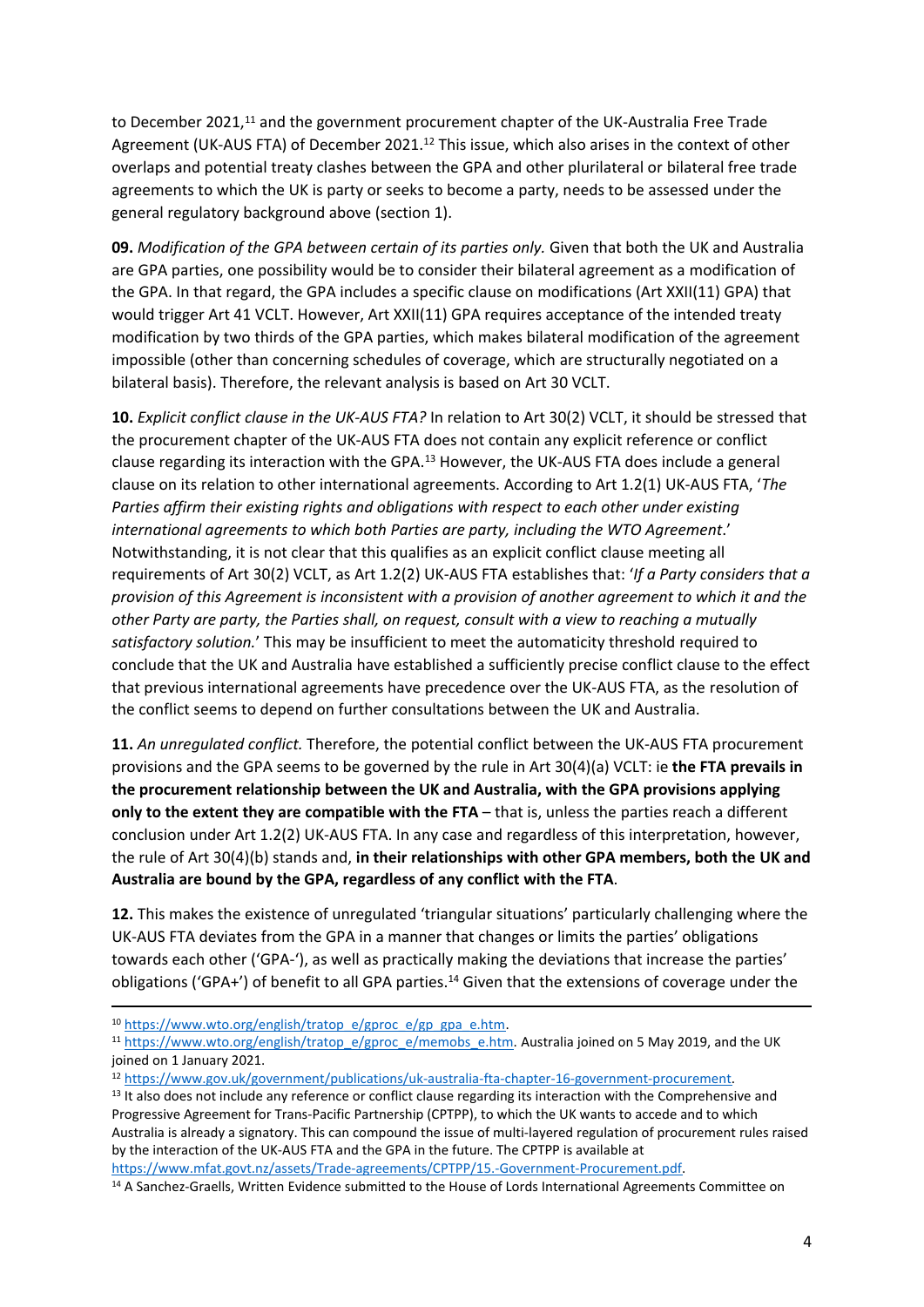UK-AUS FTA are only incremental above the general coverage included in the GPA schedules for each of the parties, **most of the procurement opportunities covered by the UK-AUS FTA will be subject to dual regulation—or, in other words, most procurement covered by the UK-AUS FTA will generate 'triangular situations'**. 15

**13.** GPA- situations pose significant legal uncertainty and, while it is possible that some of them remain in place (counterintuitively, to the detriment of either UK or Australian economic operators vis-à-vis other GPA parties *despite* the existence of the UK-AUS FTA), other deviations will likely lack any practical relevance if the UK and Australia want to avoid international responsibility for breach of the GPA. Deviations concerning restricted access to procurement remedies by aggrieved UK or Australian bidders fall in the first category, although they are likely to be challenged both on grounds of GPA-related interpretation and, more generally, under common law doctrines of access to justice,<sup>16</sup> while deviations in national treatment obligations fall under the second one, as below Q2.

# *Q2. Given that Article 16.4 UK-AUS FTA modifies the GPA text on national treatment obligations, how should a UK supplier of non-UK/AUS goods interpret their position under the UK-AUS FTA?*

**14.** Under the GPA, the national treatment obligation requires the parties to '*accord immediately and unconditionally to the goods and services of any other Party and to the suppliers of any other Party offering the goods or services of any Party, treatment no less favourable …*' (Art IV(1) emphasis added). The underlined clause leaves the possibility open for differential treatment of suppliers of a GPA party offering goods or services of a non-GPA party but extends the national treatment obligation to suppliers offering goods of services originating anywhere in the 'GPA club'. This is in line with the WTO GPA non-discrimination requirement, which precludes its parties from '*discriminat[ing] against a locally established supplier on the basis that the goods or services offered by that supplier for a particular procurement are goods or services of any other Party*' (Art IV(2) emphasis added). Again, the possibility is open for differential treatment of suppliers of a GPA party, but only to those offering goods or services of a non-GPA party.

**15.** Both GPA clauses are altered in the UK-AUS FTA. Art 16.4(1) simply states that the parties '*shall accord immediately and unconditionally to the goods and services of the other Party and to the suppliers of the other Party, treatment no less favourable …*', with no explicit reference to the origin of the goods or services offered by such suppliers. In turn, Art 16.4(2)(b) prevents '*discriminat[ion]* against a locally established supplier on the basis that the good or service offered by that supplier for *a particular procurement is a good or service of the other Party*.' The omission in Art 16.4(1) and the rewording in Art 16.4(2)(b) ostensibly seek to remove the parts of the national treatment and nondiscrimination clauses in the GPA regime that refer to domestically established suppliers offering goods of GPA parties other than the UK and Australia, as that could be seen as going beyond the scope of the UK-AUS FTA. However, in doing so, the UK-AUS FTA raises interpretive issues concerning the possibility of differential treatment of UK or AUS suppliers offering the goods or services of a third party, in particular those of a GPA party.

**16.** A literal interpretation of Art 16.4(1)–as per Art 31 VCLT–would suggest that suppliers of either of the parties are protected under the national treatment regime, even if they offer goods or

<sup>&</sup>quot;UK-Australia trade negotiations", [https://committees.parliament.uk/writtenevidence/43300/pdf/.](https://committees.parliament.uk/writtenevidence/43300/pdf/)

<sup>15</sup> A Sanchez-Graells, 'The procurement chapter in the UK-Australia free trade agreement – GPA+ or GPA complex?' (January 21, 2022) at 2, [https://ssrn.com/abstract=4014409.](https://ssrn.com/abstract=4014409)

<sup>16</sup> Ibid, at 4-6.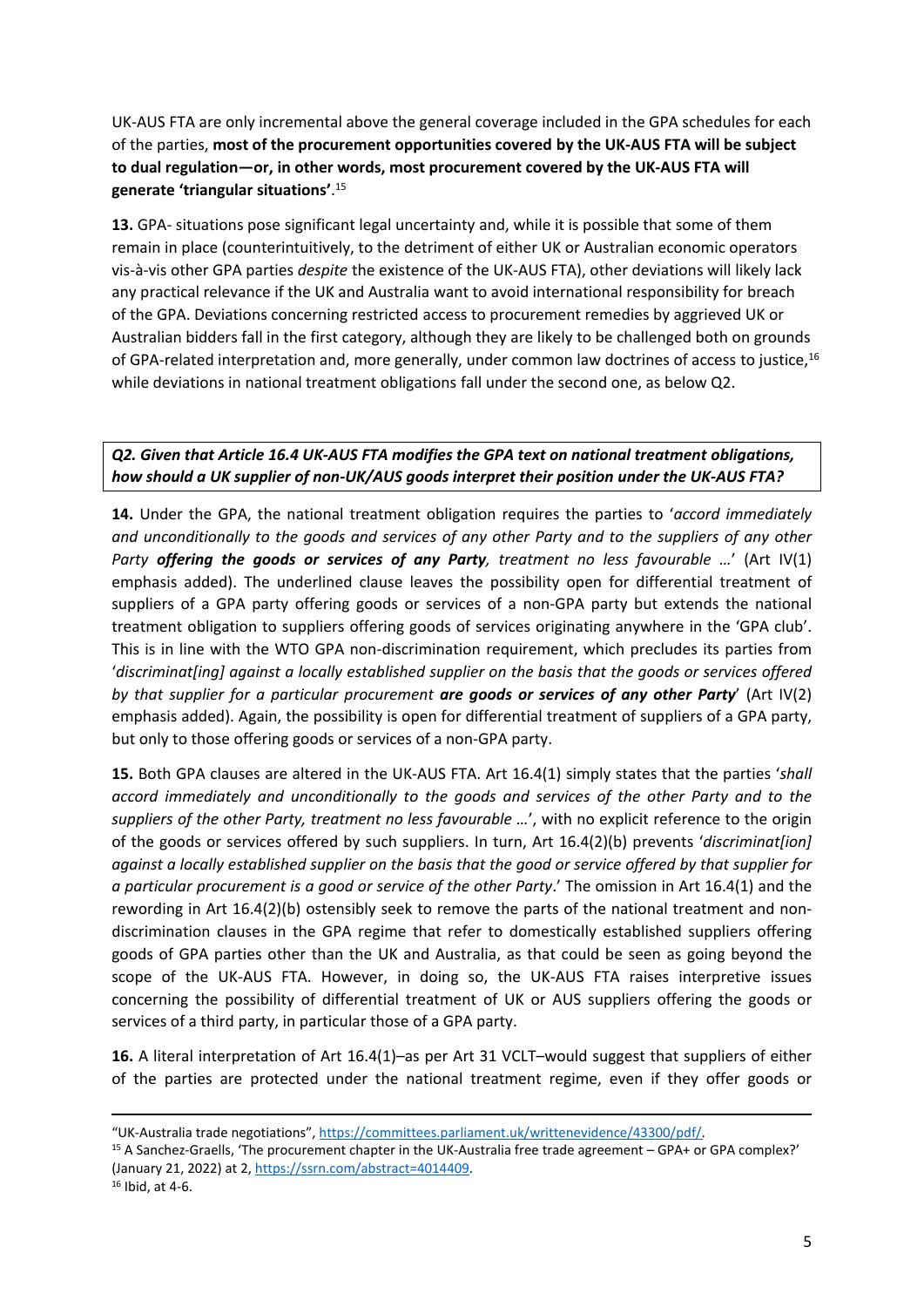services from third parties, whether those are GPA or not (unless domestic suppliers offering goods or services from third parties are also subjected to specific differential treatment—eg exclusion which would set the benchmark of the national treatment obligation). Such an interpretation would significantly expand the scope of the national treatment under the UK-AUS FTA compared to the GPA in relation to (non-GPA) third country goods and services, which does not seem to plausibly represent the parties' intent under the UK-AUS FTA. However, such literal interpretation would follow Art 30(4)(a) VCLT.

**17.** Conversely, a systematic interpretation that took account of the fact that Art 16.4(2)(b) only refers to locally established suppliers offering goods or services of the other party (ie either UK or AUS), would suggest an implicit requirement in Art 16.4(1) that suppliers are only protected as long as they offer UK or AUS goods or services. While this interpretation seems more aligned with the putative intention of the parties under the UK-AUS FTA, it does create problems in case of dual regulation procurement (or triangular situations), as UK and/or AUS suppliers offering goods or services of a different GPA origin could seek GPA national treatment of the goods or services themselves, which attempted exclusion (under a 'GPA-' approach) would likely breach Art 30(4)(b) VCLT.

**18. To avoid breaching their international obligations under the GPA (Art IV(1)) in relation to the goods or services of other GPA parties offered by UK or AUS suppliers, both the UK and Australia must refrain from any discrimination of UK/AUS suppliers offering goods or services originating anywhere in the 'GPA club'.** This means that, by virtue of the operation of the rule in Art 30(4)(b) VCLT in relation to the goods or services of the GPA parties protected by Art IV(1)GPA, $^{17}$  the interpretation limiting the scope of protection under Art 16.4(1) cannot have any practical relevance.

**19.** Conversely, UK or Australian suppliers offering non-GPA goods or services may attempt to push for the maximalist literal interpretation sketched above (para 16), based on Art 30(4)(a) VCLT. However, given the explicit constraints in Art 16.4(2)(b) UK-AUS FTA, this is unlikely to succeed under the broader rules of interpretation in the VCLT.

**20.** Even if these views are correct and there is no practical effect resulting from the deviation in the UK-AUS FTA text from the GPA standard wording, **the mere existence of the legal uncertainty resulting from such deviation is undesirable.** It is also difficult to ascertain whether any practical effects *intended* by the UK or Australian governments are neutralised by the rules in the VCLT, in which case there may be knock-on effects concerning the balance of reciprocal concessions across the procurement chapter, or even across chapters, of the UK-AUS FTA. **A direct incorporation of the GPA rules and an explicit conflict clause giving the GPA precedence over the UK-AUS FTA (or any other FTAs)**<sup>18</sup> **would be a preferable regulatory technique** from this perspective,<sup>19</sup> and one that has already been used by the UK, eg in the UK-EU Trade and Cooperation Agreement.<sup>20</sup>

*Q3 How significant are the GPA+ obligations on the conduct of procurement by electronic means under Art 16.4(4) of the UK-AUS FTA?*

 $17$  Or even by virtue of interpretation in line with Art 31(3)(c) VCLT; see Klabbers, above n 2, 203.

<sup>&</sup>lt;sup>18</sup> The same issues seem to arise under the UK-New Zealand FTA signed on 28 February 2022,

[https://assets.publishing.service.gov.uk/government/uploads/system/uploads/attachment\\_data/file/1056327/uk](https://assets.publishing.service.gov.uk/government/uploads/system/uploads/attachment_data/file/1056327/uk-new-zealand-free-trade-agreement-chapter-16-government-procurement.pdf)[new-zealand-free-trade-agreement-chapter-16-government-procurement.pdf.](https://assets.publishing.service.gov.uk/government/uploads/system/uploads/attachment_data/file/1056327/uk-new-zealand-free-trade-agreement-chapter-16-government-procurement.pdf)

<sup>19</sup> Sanchez-Graells, above n 15, at 2.

<sup>20</sup> [https://assets.publishing.service.gov.uk/government/uploads/system/uploads/attachment\\_data/file/948119/EU-](https://assets.publishing.service.gov.uk/government/uploads/system/uploads/attachment_data/file/948119/EU-UK_Trade_and_Cooperation_Agreement_24.12.2020.pdf)[UK\\_Trade\\_and\\_Cooperation\\_Agreement\\_24.12.2020.pdf](https://assets.publishing.service.gov.uk/government/uploads/system/uploads/attachment_data/file/948119/EU-UK_Trade_and_Cooperation_Agreement_24.12.2020.pdf). For discussion, see A Sanchez-Graells, Written Evidence to the House of Commons European Scrutiny Committee on "The institutional framework of the UK/EU Trade and Cooperation agreement", [https://committees.parliament.uk/writtenevidence/37958/pdf/.](https://committees.parliament.uk/writtenevidence/37958/pdf/)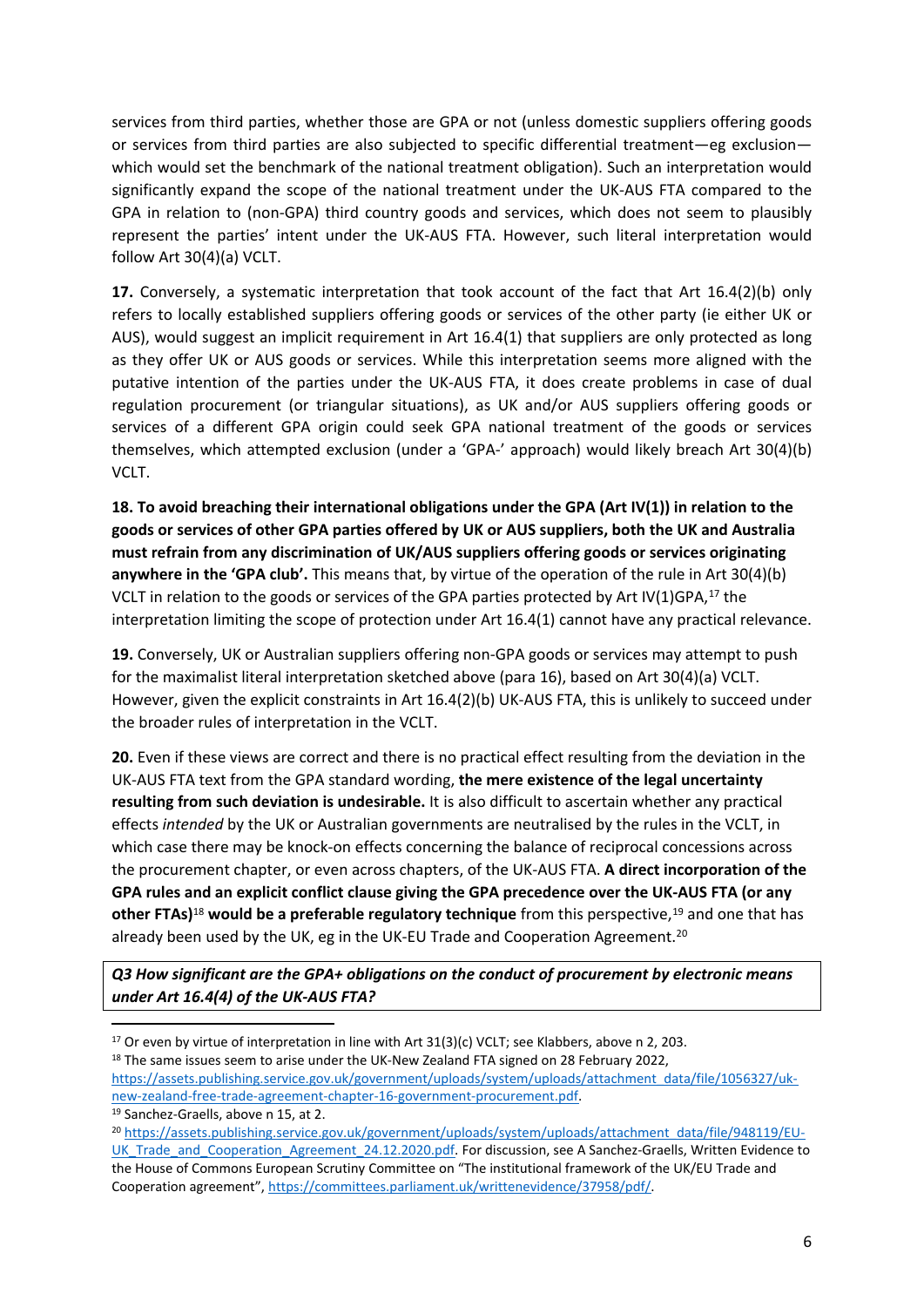**21.** Art 16.4(4) UK-AUS FTA establishes that '*When conducting covered procurement, a procuring entity shall use electronic means: (a) for the publication of notices; and (b) to the widest extent practicable, for information exchange and communication, the publication of tender documentation in procurement procedures, and for the submission of tenders.*'

**22.** While this imposes requirements beyond the GPA, **these obligations are rather modest**, as they fall short of requiring the implementation of an end-to-end e-procurement system or any rules on eg electronic signatures, or e-invoicing. Generally, the requirements do not go beyond what is already required under UK public procurement legislation, $2<sup>1</sup>$  or significantly beyond the best endeavours expected from Australia under the CPTPP.<sup>22</sup> It can be expected that the requirements under Art 16.4(4) UK-AUS FTA **will have no or very limited practical effects**, given eg the widespread use of electronic communications in both jurisdictions and the already electronic publication of notices on Find a Tender<sup>23</sup>/Contracts Finder<sup>24</sup> in the UK, and on AusTender<sup>25</sup> in Australia (with perhaps some more impact at Australian sub-federal level under Art 16.6 UK-AUS FTA). At the same time, the lack of harmonisation of eg requirements on electronic signatures or e-invoicing can remain as practical obstacles to tendering in either of the jurisdictions.

**23.** It is also worth noting that any expansion in the use of electronic means beyond this standard because of domestic policy initiatives—such as, in the UK, the ongoing *Transforming Public Procurement* process<sup>26</sup>—will benefit not only economic operators covered by the UK-AUS FTA, or even the GPA, but any economic operators engaging with procurement opportunities and tender procedures. Given the strong steer for the deployment of end-to-end procurement systems, and for the adoption of open data standards, especially the Open Contracting Data Standard (OCDS),<sup>27</sup> this **type of requirements is likely to be quickly (if not already) superseded by practical developments.**

*Q4. The UK-AUS FTA impact assessment indicates that 'Australia has offered the UK more legally guaranteed procurement market access than it has offered in any other FTA, amounting to approximately £10 billion of new legally guaranteed market access for UK businesses per year.' How cautiously should this figure be assessed?*

**24. The headline figure of £10bn of new legally guaranteed market access for UK businesses per year indeed needs to be cautiously assessed.** There are some difficulties in ascertaining the soundness of this estimate included in the UK-AUS FTA impact assessment<sup>28</sup> due to the opacity of the methodology used to set it by the Australian negotiation team and its verification by the Department for International Trade (DIT).

<sup>21</sup> Regs. 22 and 52 Public Contracts Regulations 2015.

 $22$  Art 15.4(8) CPTPP establishes that its parties, including Australia, 'shall seek to provide opportunities for covered procurement to be undertaken through electronic means, including for the publication of procurement information, notices and tender documentation, and for the receipt of tenders.'

<sup>23</sup> [https://www.gov.uk/find-tender.](https://www.gov.uk/find-tender)

<sup>24</sup> [https://www.gov.uk/contracts-finder.](https://www.gov.uk/contracts-finder)

<sup>25</sup> <https://www.tenders.gov.au/>.

<sup>&</sup>lt;sup>26</sup> See [https://www.gov.uk/government/consultations/green-paper-transforming-public-procurement,](https://www.gov.uk/government/consultations/green-paper-transforming-public-procurement) especially chapter 6 of the original green paper.

<sup>27</sup> <https://www.open-contracting.org/data-standard/>. 28

[https://assets.publishing.service.gov.uk/government/uploads/system/uploads/attachment\\_data/file/1041629/impa](https://assets.publishing.service.gov.uk/government/uploads/system/uploads/attachment_data/file/1041629/impact-assessment-of-the-free-trade-agreement-between-the-united-kingdom-of-great-britain-and-northern-ireland-and-australia.pdf) [ct-assessment-of-the-free-trade-agreement-between-the-united-kingdom-of-great-britain-and-northern-ireland](https://assets.publishing.service.gov.uk/government/uploads/system/uploads/attachment_data/file/1041629/impact-assessment-of-the-free-trade-agreement-between-the-united-kingdom-of-great-britain-and-northern-ireland-and-australia.pdf)[and-australia.pdf.](https://assets.publishing.service.gov.uk/government/uploads/system/uploads/attachment_data/file/1041629/impact-assessment-of-the-free-trade-agreement-between-the-united-kingdom-of-great-britain-and-northern-ireland-and-australia.pdf)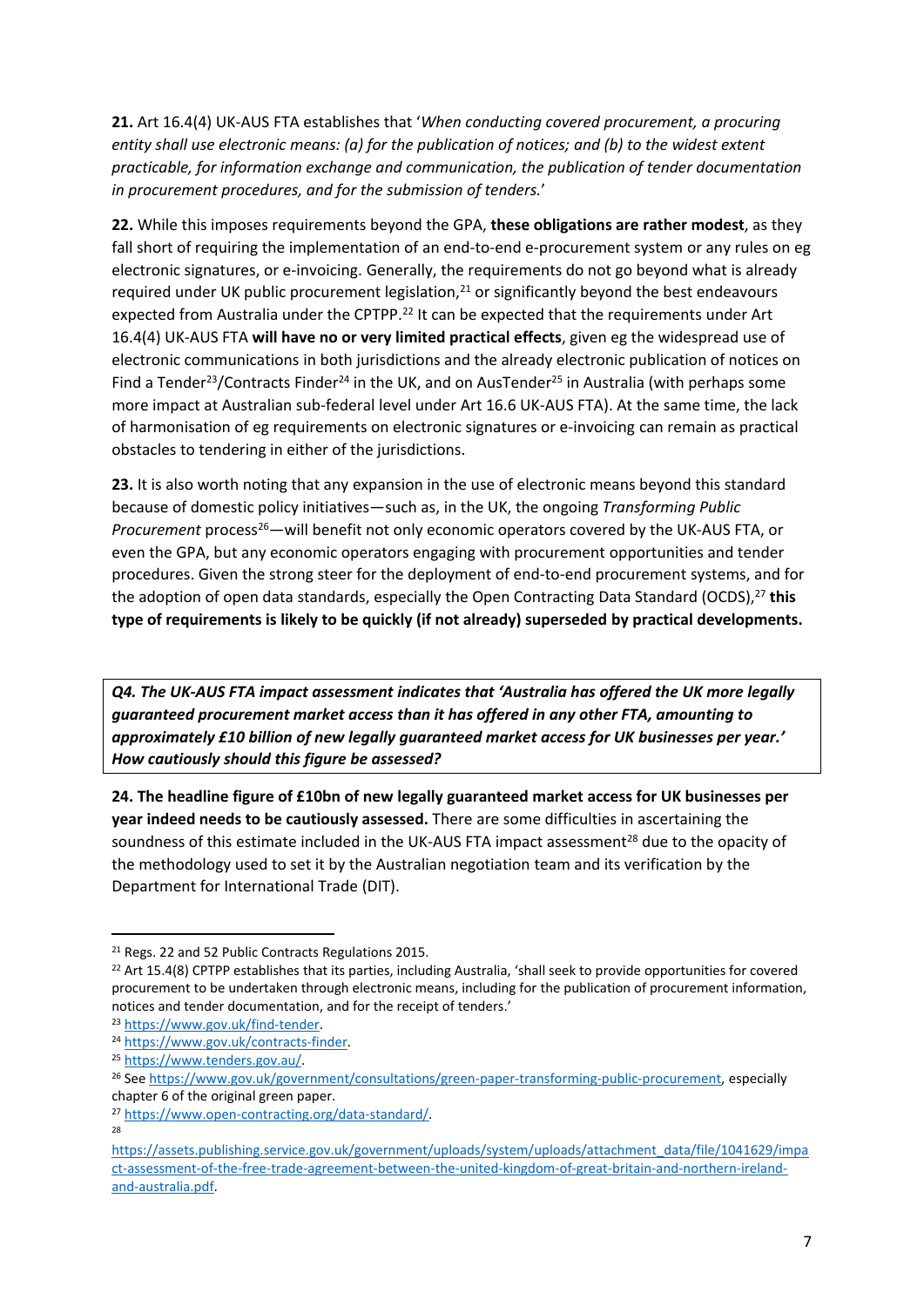**25.** Moreover, the additional public details available eg in another DIT document on 'UK-Australia Free Trade Agreement: Benefits for the UK'<sup>29</sup> raise **additional concerns**. These relate **both to how much market access is indeed 'new'**—as eg the claim that 'UK businesses will now have a right to bid for financial and business service contracts procured by the Australian Financial Security Authority' is at least imprecise<sup>30</sup>—**or likely to be of true practical relevance to UK businesses**—eg in relation the expected opportunities in the Australian rail concessions market, given the large penetration of foreign-owned rail operators in the UK itself, which raises some questions as to the industrial base expected to benefit from this liberalisation.<sup>31</sup>

**26.** More generally, it should be noted that 'guaranteed market access' does not necessarily mean much of an advantage in practical terms, bearing in mind important economic aspects of UK-Australia trade (eg transport costs for goods, or differential regulatory requirements for the provision of services, subject to further harmonisation under the UK-AUS FTA itself, in particular concerning digital services), as well as **increasing possibilities to** *de facto* **localise procurement opportunities (either directly or indirectly) as a result of the inclusion of environmental and social considerations**, which is explicitly allowed in Art 16.17 UK-AUS FTA, or via the inclusion of data governance constraints (eg under Art 16.9(7) in relation to sensitive government information, including the possibility of imposing 'specifications that may affect or limit the storage, hosting or processing of that information outside the territory of the Party').

**27.** Environmental considerations can clearly play a role in diminishing the practical relevance of eg access to procurement for goods with a high carbon footprint relating to transport or differences in energy sources used in their production in different jurisdictions. Similarly, although there are legal uncertainties surrounding their compatibility with the UK-AUS FTA<sup>32</sup> (and other international agreements binding Australia, and the UK), it is also important to note that social value and similar considerations—which the UK Government also already promotes,<sup>33</sup> and seeks to maximise as a result of its *Transforming Public Procurement* programme<sup>34</sup>—can practically neutralise the relevance of some of the market access. Noticeably, there is a specific rule in Division 2 of the Australian Commonwealth Procurement Rules<sup>35</sup> requiring Australian public buyers to consider 'the benefit of a procurement above A\$4 million in value to the Australian economy', which can have a difficult interaction with international commitments.

**28.** In practice, foreign tenderers seem to be generally allowed to participate in Australian procurement despite not being covered by an FTA or the GPA.<sup>36</sup> However, less than 4% of Australian public contracts (representing less than 9% of value) are awarded to businesses without an Australian address.<sup>37</sup> Similarly, only 2% of UK contracts by value goes to Australian tenderers.<sup>38</sup> This

<sup>38</sup> European Commission, Study on the measurement of cross-border penetration in the EU public procurement market (2021) Table 2-7, [https://op.europa.eu/s/vUnu.](https://op.europa.eu/s/vUnu)

<sup>&</sup>lt;sup>29</sup> [https://assets.publishing.service.gov.uk/government/uploads/system/uploads/attachment\\_data/file/1041548/uk](https://assets.publishing.service.gov.uk/government/uploads/system/uploads/attachment_data/file/1041548/uk-australia-free-trade-agreement-fta-benefits-for-the-uk.pdf)[australia-free-trade-agreement-fta-benefits-for-the-uk.pdf.](https://assets.publishing.service.gov.uk/government/uploads/system/uploads/attachment_data/file/1041548/uk-australia-free-trade-agreement-fta-benefits-for-the-uk.pdf)

<sup>30</sup> For more details, see Sanchez-Graells, above n 15, at 7.

 $31$  Ibid, at 6.

<sup>&</sup>lt;sup>32</sup> See G Wood, A L Petterd and S Pierce, The Government Procurement Review: Australia (Law Reviews, 27 May 2021) at para iii on Eligibility, <https://thelawreviews.co.uk/title/the-government-procurement-review/australia>. 33 See eg Public Services (Social Value) Act 2012, PPN 06/20 - taking account of social value in the award of central government contracts (24 September 2020), or PPN 06/21: Taking account of Carbon Reduction Plans in the procurement of major government contracts (updated 27 August 2021).

<sup>34</sup> Above, n 26. See also Procurement Policy Note 05/21: National Procurement Policy Statement (3 June 2021).

<sup>35</sup> [https://www.finance.gov.au/government/procurement/commonwealth-procurement-rules.](https://www.finance.gov.au/government/procurement/commonwealth-procurement-rules)

<sup>36</sup> Wood, Petterd and Pierce, above n 32, para iii on Eligibility.

<sup>37</sup> [https://www.finance.gov.au/government/procurement/statistics-australian-government-procurement-contracts-.](https://www.finance.gov.au/government/procurement/statistics-australian-government-procurement-contracts-)